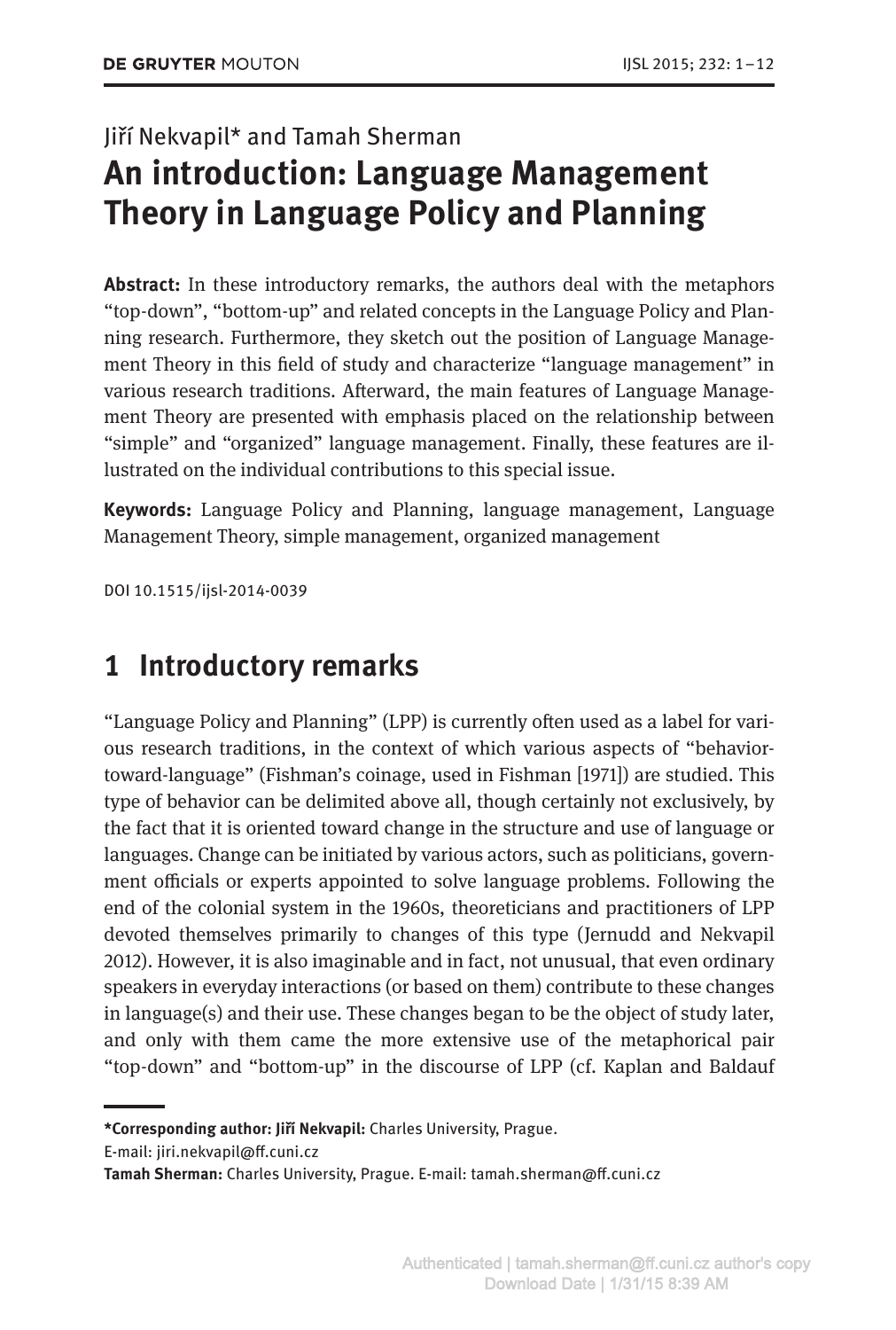1997: 196). The metaphors "top-down" and "bottom-up" refer primarily to the direction of the planned change (more precisely  $-$  to its starting and end points), but as we saw above, they also refer to the initiators of the change or the actors in it. The "top-down" direction tends to be associated with actors who possess significant power, while the "bottom-up" direction is associated with actors who do not have such a degree of power. It follows that actors working "top-down" often enforce their intended changes more easily than those working "bottom-up". In LPP, however, the "top-down" and "bottom-up" metaphors are often connected to another metaphorical pair, that is, "macro" and "micro". These metaphors were adopted from sociology, where their explanatory potential is the subject of an ongoing and often controversial discussion (cf. texts as early as Alexander et al. 1987). In LPP, the "macro" and "micro" metaphors refer primarily to a varying degree of complexity of social processes (one of their uses in sociology). The "top-down" impact is more complex and there is often the work of institutions behind it, which is why it is labelled as "macro", while the "bottom-up" impact may be simpler, often the work of individuals, which is why it is understood as "micro". We can thus state that the conceptual and terminological mini-system described above enables LPP scholars to talk about "macro-planning, taking place top-down" and "micro-planning, taking place bottom-up", with both types of planning having typical actors endowed with varying degrees of power (this system could also include another sociological dichotomy, that is, "structureagency", which, however, is not commonly used in the context of the initial metaphors "top-down" and "bottom-up" in LPP).

We have thus far presented LPP as the explanatory potential of two separate sets of concepts, gained through the division of two (or, in fact, three) metaphorical dichotomies: on the one hand, top-down, macro (or, in some cases, "structure") and on the other hand bottom-up, micro (or, in some cases, agency). The relationship between these two sets of concepts, i.e. what is indicated in the title of our issue – the *interplay* of bottom-up and top-down – are among the greatest challenges in researching empirical reality. The relationships between these dimensions or levels of LPP can vary greatly, so it is difficult to imagine their complex character even in the form of a model, which is certainly one of the reasons why the ethnography of language policy (e.g. McCarty 2011) has developed extensively of late. It is typical to come across statements such as that "top-down planning" need not be accepted in its entirety on the social "micro-level", where it can encounter resistance, leading to its modification; in other words, one can witness "bottom-up planning". Shohamy (2006) presumes an even stronger role of the "micro-level" and "bottom-up language planning", emphasizing democratic processes in the formation of "(macro)-language policy". Another type of these relationships can be the following: processes coordinated in various ways,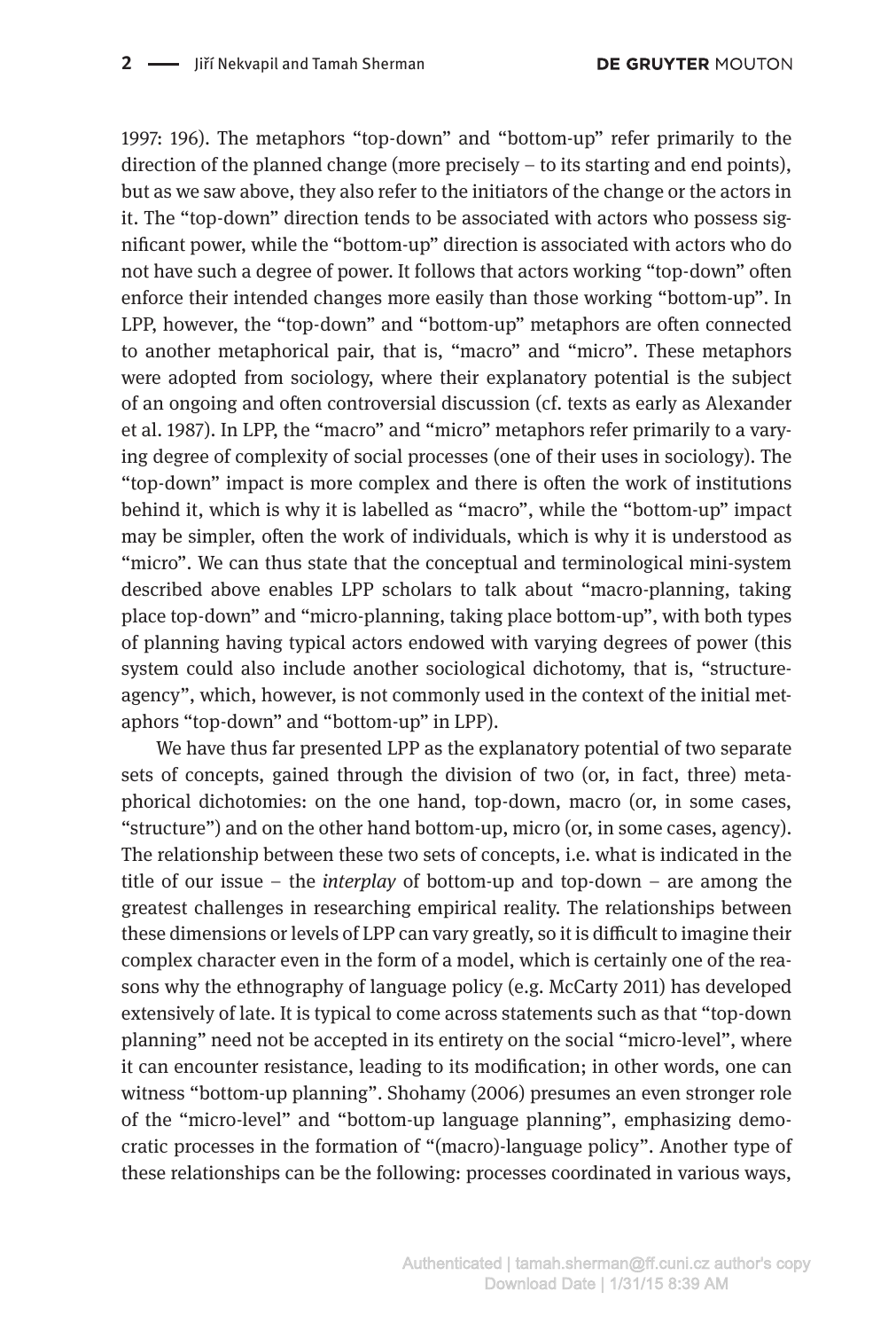taking place on the micro-level, aid the formulation of "macro-LPP", which is then successfully implemented on the micro-level. Or: processes coordinated in various ways, taking place on the micro-level aid the formulation of "macro-LPP", which is then implemented *only partially*, which leads to the fact that other processes taking place on the micro-level aid the formulation of "macro-LPP", which is then actually ("on the second try") successfully implemented on the micro-level, and the like.

Our point of departure in this thematic issue is the assumption that some approaches in LPP as an academic discipline are more appropriate for capturing this dynamic than others. We would like to show that Language Management Theory (LMT), the construction of which is based directly on this dynamic, and the application of which thus provides interesting perspectives on the interplay of bottom-up and top-down (to cite from the title of our issue), is among the most appropriate. Let us first sketch out the position of LMT in LPP.

### **2 Language Management Theory as one approach in LPP**

LPP is currently a significantly diversified research area, which is attested to by the existence of such differing collective works such as *The Cambridge handbook of language policy* (Spolsky 2012) or *An introduction to language policy: theory and method* (Ricento 2006). It is thus very difficult to transform this diversity into a common denominator and define basic approaches within it. Richard B. Baldauf attempted to do so in his recent overview, differentiating between four basic approaches (see Baldauf 2012). These are (1) the classical approach, (2) the language management approach, (3) the domain approach and (4) the critical approach. It is apparent, as we will see shortly, that these approaches are not sharply delineated, i.e. that there are overlaps between them.

The classical approach – a better term would be, perhaps, "neoclassical" – continues in the tradition of language planning from the 1960s and 1970s, and Baldauf also includes his own work within it, including the popular volume Kaplan and Baldauf (1997), but also, for example, the integrative framework of Hornberger (2006).

The language management approach for Baldauf is the approach initiated by J. V. Neustupný and B. H. Jernudd. This approach brought a number of innovations to the theory of language planning at the time (e.g. the detailed analysis of concrete interactions or emphasis on the differing interests of various actors in language planning). A classic text which also introduced the concept of language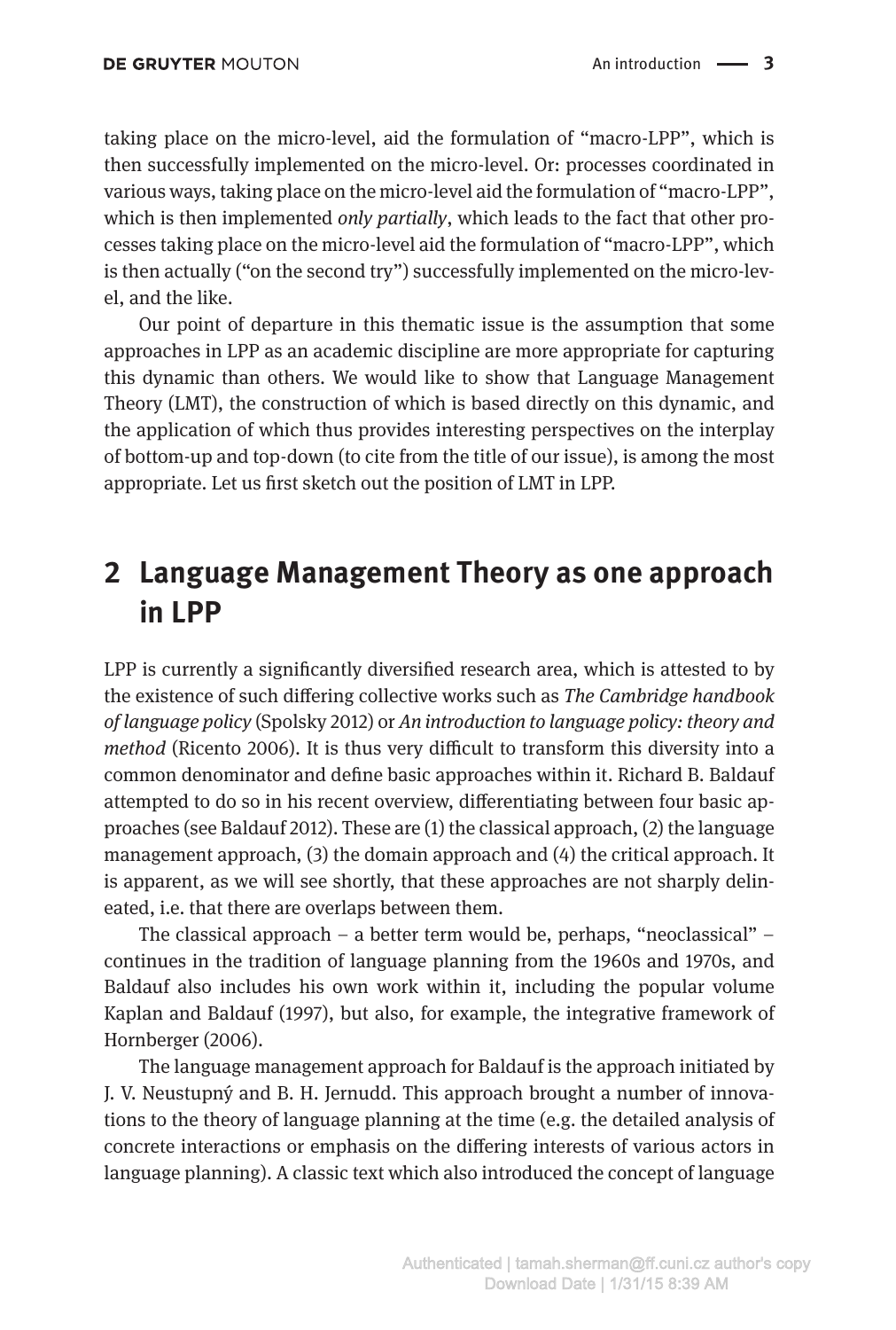management is Jernudd and Neustupný (1987). This approach, called Language Management Theory/Framework/Model, was developed in numerous texts which emerged above all in Japan, Australia and Central Europe (see, e.g. Nekvapil and Sherman 2009a; Marriott and Nekvapil 2012), and is the topic to which this issue of the *International Journal of the Sociology of Language* is devoted.

The third approach designated by Baldauf is the domain approach. The main representative of this approach is, in his opinion, Bernard Spolsky. Though Spolsky uses a number of summarizing labels (including "language management") for his approach, or rather, approaches, the concept of the domain (in a universally understood sense) is decisive for his expositions (see Spolsky 2009). Spolsky's approach will also be discussed below in relation to the concept of language management.

The last approach mentioned by Baldauf is the critical approach. Critical approaches draw attention to the social inequalities connected to LPP. Unlike the "politically neutral" theories of the 1960s and 1970s, they place questions of power, social struggle, colonization, hegemony, ideology and resistance in the forefront (Tollefson 2006). Tollefson's book *Planning language, planning inequality* (Tollefson 1991) is symptomatic for this approach.

# **3 "Language management" as a central concept in various approaches**

As we stated above, LMT in the vein of Neustupný and Jernudd was the first theory to systematically and programmatically use the term language management. Today, however, it is by far not the only one using this term. Ozolins (2013) notes that since the beginning of the 21st century, there has been an observable shift away from the use of the term "language planning" and toward the use of the term "language management" and, citing Nekvapil (2006), he admits that this may signal a paradigm shift in LPP. Mwaniki (2011) sees essentially the same process as an emerging discourse of language management, differentiating between three traditions therein: (1) Israeli/American tradition, (2) European/Asia-Pacific tradition and (3) African tradition. We will utilize his classification categories below (their detailed characterization, however, is ours).

The Israeli/American tradition is represented above all by two books by B. Spolsky (2004, 2009), in which, among others, he uses the term language management. In Spolsky (2004), the term is also employed as a mere synonym of the term language planning (terminological fluctuation being characteristic for Spolsky's work), but essentially, language management, for Spolsky, is, in addi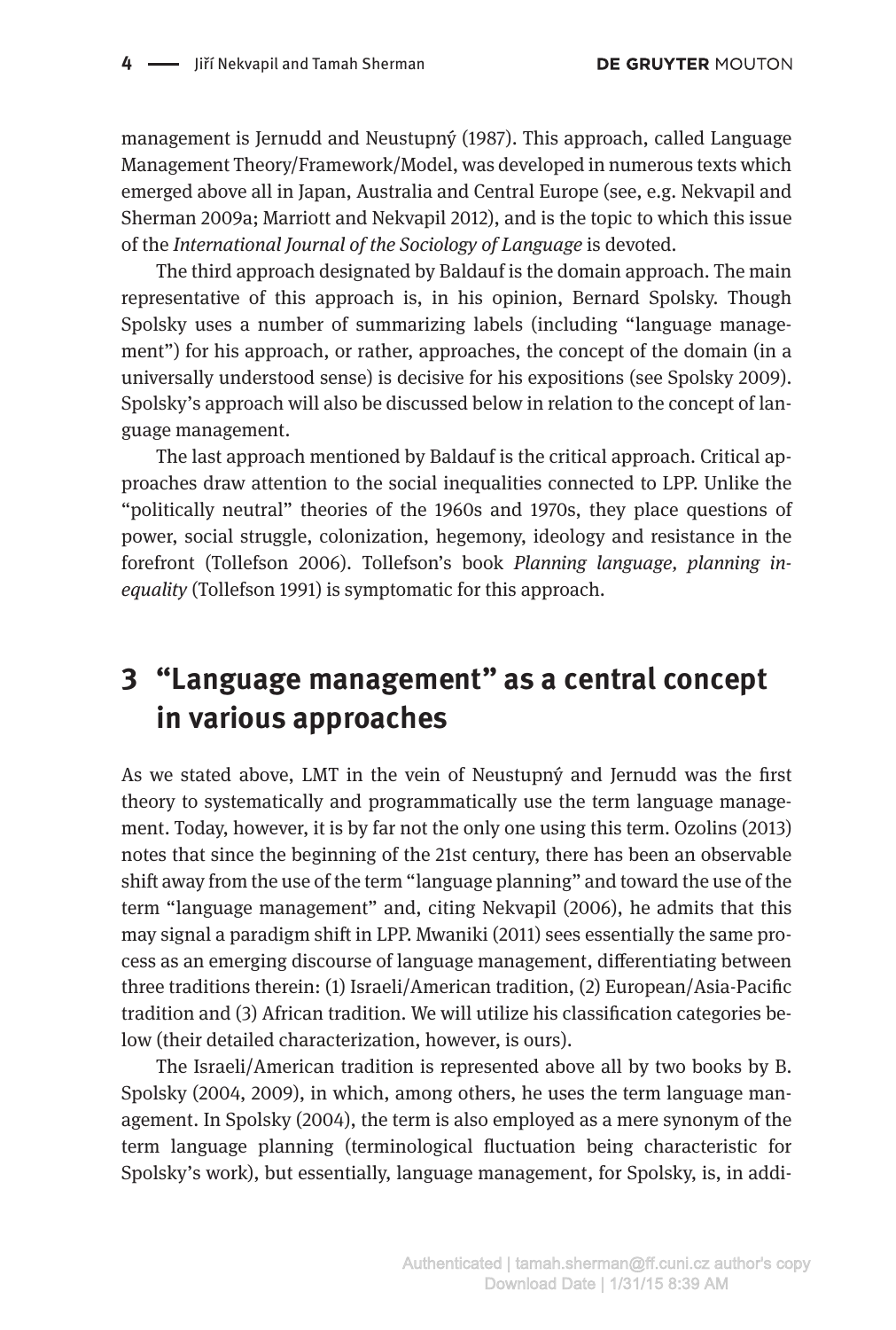tion to language beliefs/ideology and language practices, one of the three components of the language policy of a speech community. Language management is defined as "any specific efforts to modify or influence language practice" (2004: 5). Spolsky (2009) places the concept of domain in the forefront instead of the concept of community, and accordingly, defines language management as "the explicit and observable effort by someone or some group that has or claims authority over the participants in the domain to modify their practices or beliefs" (2009: 4). While Spolsky ignores LMT in the vein of Neustupný and Jernudd in the first book, in the second book he attempts an extensive integration of this theory. This integration, however, is very selective and testifies to the eclecticism of Spolsky's approach, congregating the incongruous (for critical perspectives on this, see Sloboda [2010] and Dovalil [2011]). Thus, for example, the concluding questions of Spolsky's book, i.e. "Can language be managed? And if it can, should it be managed?" (2009: 261) do not make sense in the context of LMT, because LMT posits that people essentially cannot *not* manage their language.

The African tradition of language management does not tend to be mentioned in the context of language management at present. The reason for this is likely the fact that there are relatively few experts working within it, and it is thus not highly developed. Mwaniki constructs this tradition starting with the work of Webb (above all 2002) and sees himself as its representative (see Mwaniki 2011). In his opinion, this tradition should consider the specific character of the language situations in Africa, in other words, theories of language management should not be (mechanically) transferred from other research contexts (and thus from other traditions), but rather, it should be developed on the basis of African language data (in this point, Mwaniki identifies with the Grounded Theory of Glaser and Strauss). While Webb's approach is inspired by the concept of management developed in organization and business studies (language management as business strategy tool), Mwaniki's theory of language management is, as he puts it himself, "a complex of theoretical precepts deriving from decision-making theory, sociolinguistic theory, modernisation theory, systems theory, management theory [especially as advanced by the public value management paradigm], phenomenology, and human development theory that seeks to understand and explain the interactive dynamics of language in society and language and society" (Mwaniki 2011: 253). Mwaniki's approach enters into dialogue with both the Israeli/American and European/Asia-Pacific traditions and poses provocative questions to them, above all epistemological ones. However, his approach itself is formulated on a very general level, hence it appears to be little more than an ambitious program, a prolegomena to a future theory (for a critique of this approach, see Orman [2013]).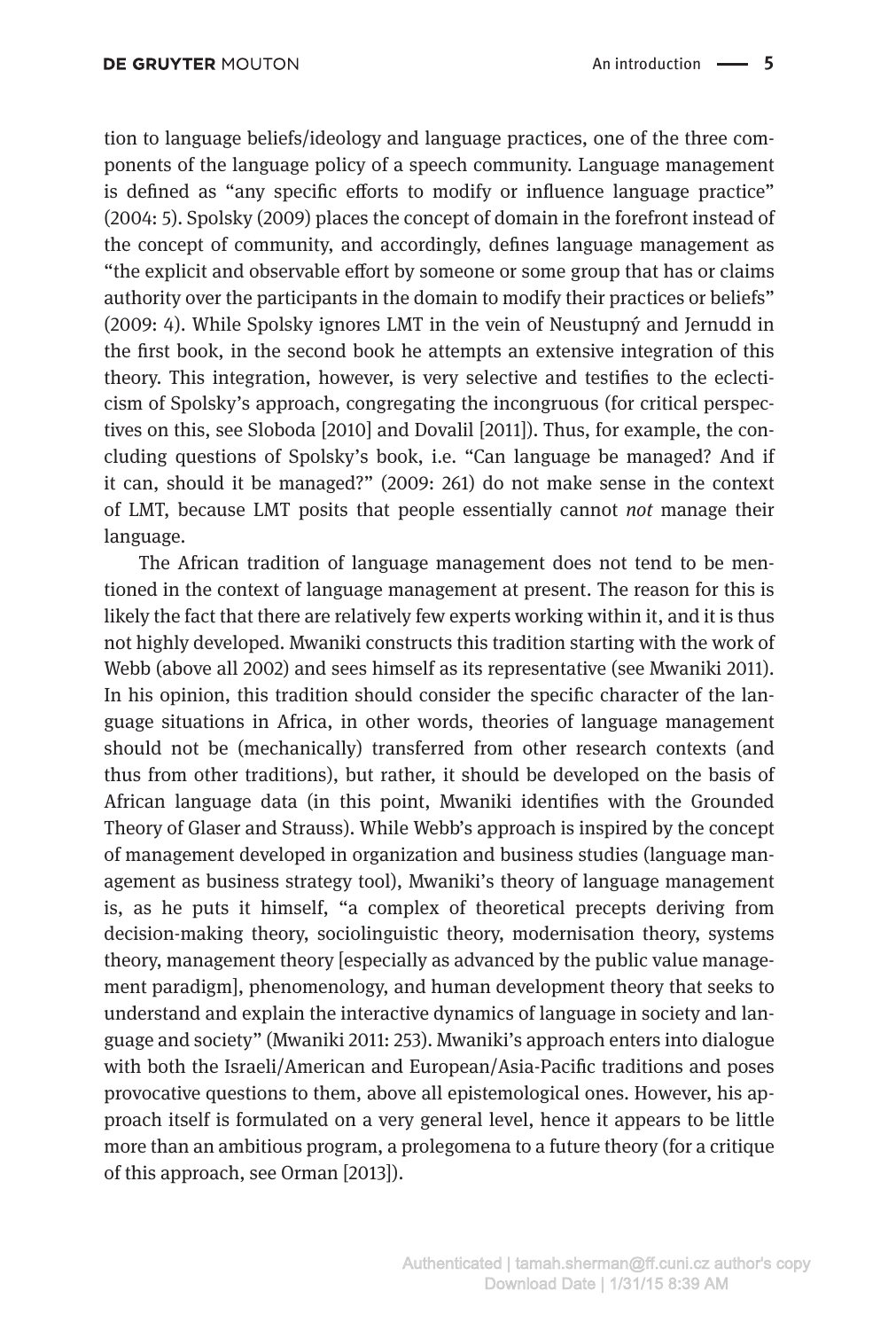The center of the European/Asia-Pacific tradition is, for Mwaniki (2011), LMT in the vein of Neustupný and Jernudd. We will now deal with this theory in more detail.

# **4 The main features of Language Management Theory**

As stated above, the foundations of LMT were laid in the 1980s (see Jernudd and Neustupný 1987), but their original seeds can be found as early as in the 1970s (see above all Neustupný 1978). Since that time, a further two generations on at least three continents have been working with this approach. It is thus a given that their use of this theory varies and Kimura (2013) names a series of features which are specific for LMT in Australia, Japan and Central Europe.<sup>1</sup> Nevertheless, the basic aspects of the theory are essentially common ones, and we will now briefly deal with them (utilizing, among others, the introductory texts in, for example, Nekvapil [2009], Nekvapil [2011], Marriott and Nekvapil [2012], see also http://languagemanagement.ff.cuni.cz/ [accessed 4 November 2014]).

First of all, it is essential to grasp the concept of language management in LMT. Language management is understood broadly, as any sort of activity aimed at language or communication, in other words, at language as a system as well as at language use (or, put simply, "behavior toward language" or "metalinguistic behavior"). These activities can be undertaken by an institution (e.g. the ministry of education, which makes decisions regarding mandatory foreign languages in a given country), but also individuals in particular interactions (when, for example, we switch to another language variety because we note that our communication partner does not understand us well, or when we begin to speak more slowly because we note that our communication partner does not understand us well, but we are not able to switch to another language variety, because we do not have competence in any other variety). The connections between the management done by institutions and the management done by individuals undoubtedly exists (even in our hypothetical example) and various cases can occur here, some of which were presented on a general level at the beginning of this text in the discussion of top-down and bottom-up.

Language management in LMT is thus not merely a matter of institutions (the position of classical language planning), but also an issue of the everyday lin-

**<sup>1</sup>** Interestingly, the original set of features from the 1970s is used even today (see Du Plessis 2010).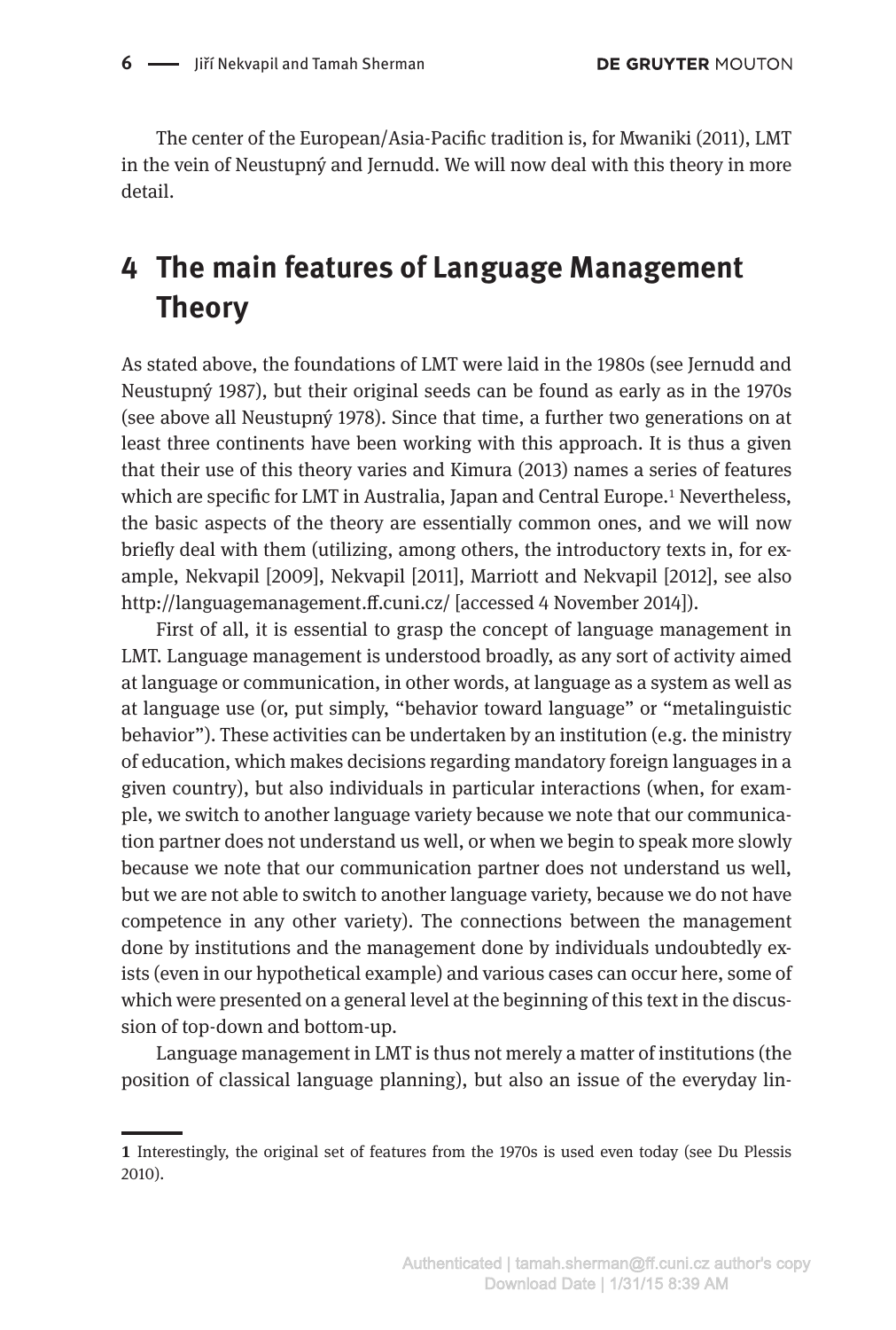guistic behavior accompanying the ordinary use of language in concrete interactions. This everyday management is terminologically called simple management (or discourse-based management, or "on-line" management). In opposition to that, management performed by institutions varying in complexity is technically called organized management (or institutional management, or "off-line" management).

Simple management is understood as a process divided into several phases: the beginning phase is when an individual *notes* something in his own or in his interlocutor's way of speaking (a noteworthy research question is, of course, what stimulates this noting, for more on this see Marriott and Nekvapil [2012]). The process of language management can stop at this moment, but it can also enter a further phase, that is, that the speaker *evaluates* the noted phenomenon (e.g. a deviation from a language or communicative norm). If this noted phenomenon is evaluated negatively, it counts in LMT as an "inadequacy".2 The language management process can stop at this moment as well, but it can also enter yet another phase, i.e. the speaker can think about an *adjustment design* (e.g. how to replace one word or form with another). The process can stop here as well, but it can also enter the fourth phase, i.e. the speaker can *implement* the adjustment design, in other words, use it in the conversation. What happens then? The speakers can continue in conversation without devoting further attention to their own or their interlocutors' way of speaking, but it also can happen that a speaker notes the *implemented* adjustment design, evaluates it, etc., in other words, simple management may proceed in a cyclical manner (see Nekvapil [2009] for more details).

As is well known, it is not only individuals in everyday interactions who devote attention to language and its use, but also institutions and organizations of various degrees of complexity (the traditional topic of LPP). This "organized management" has some structural features of simple management, but its basic qualities follow from the fact that it does not take place in a single concrete interaction, but evolves out of numerous interactions (in this sense it is "transinteractional"). In sum, organized management can be defined against the background of simple management by the following features (Nekvapil 2012: 167):

- 1. Management acts are trans-interactional.
- 2. A social network or even an institution (organization) holding the corresponding power is involved.
- 3. Communication about management takes place.

**<sup>2</sup>** An "inadequacy" can be removed by routine interactional means such as repair sequences, and, if this is not possible, such a phenomenon counts as a "problem" in LMT (see also Jernudd and Nekvapil 2012: 640, note 5).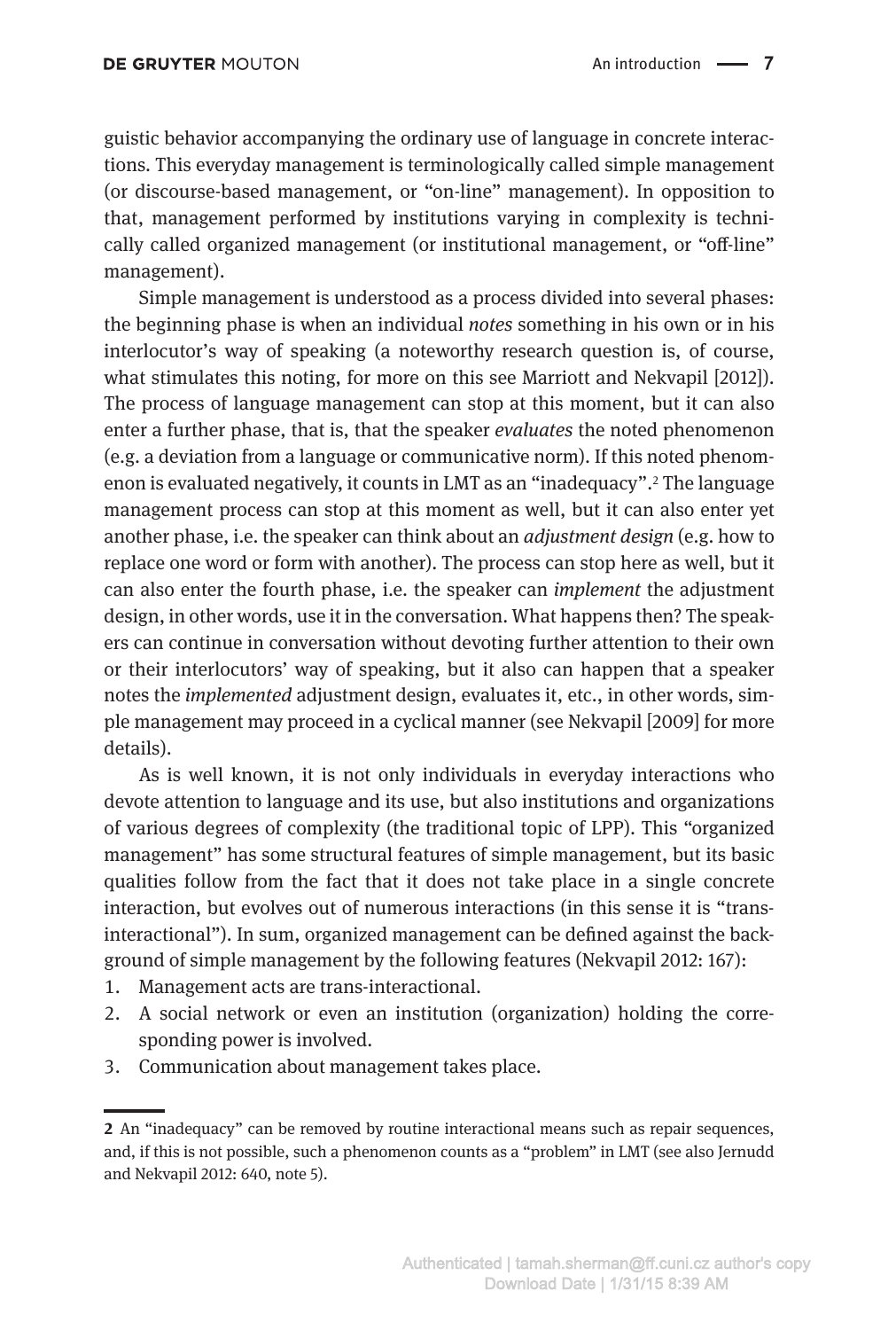- 4. Theorizing and ideologies are at play to a greater degree and more explicitly.
- 5. In addition to language as discourse, the object of management is language as system.

One of the merits of LMT is its continuous interest in the interplay of simple and organized management, and in particular, this research perspective distinguishes LMT from various approaches in LPP. In this connection the following proposition by Neustupný (1994) has been often quoted:

I shall claim that any act of language planning should start with the consideration of language problems as they appear in discourse, and the planning process should not be considered complete until the removal of the problems is implemented in discourse. Neustupný (1994: 50)

There were several attempts to conceptualize this complex relationship, be it in the form of "management summaries" (Nekvapil 2004), "dialectic of the micro and macro" (Nekvapil and Nekula 2006), "language management cycle" (Nekvapil 2009b; Dovalil 2012), "pre-interaction" and "post-interaction management" (Nekvapil and Sherman 2009), "instructed action" (Sherman 2010), or a factor ("discourse") mediating between the both levels (Sloboda et al. 2010). The articles in this issue utilize these concepts, further develop them and demonstrate their capacity using examples from various language situations.

## **5 This issue**

In his article, Goro Kimura (Tokyo) analyzes the maintenance of Sorbian in eastern Germany, focusing on the role of Catholic Church in the maintenance processes. He demonstrates that the "dualism" of top-down and bottom-up language planning is a mere gloss which hides complex processes which can be re-specified in terms of LMT. He stresses that it is imperative to study not only relationships between acts of simple management ("micro") on the one hand and acts of organized management ("macro") on the other but also relationships within processes taking place on these two levels or complexes of levels.

Language management in the sphere of religion is also the subject of the subsequent article by Tamah Sherman (Prague). She focuses, however, on behavior toward language of the Mormon missionaries working in the Czech Republic. She analyzes particular interactions in which missionaries and the locals were involved and demonstrates how these interactions connect to the language policy as formulated in official materials published by the missionary program of the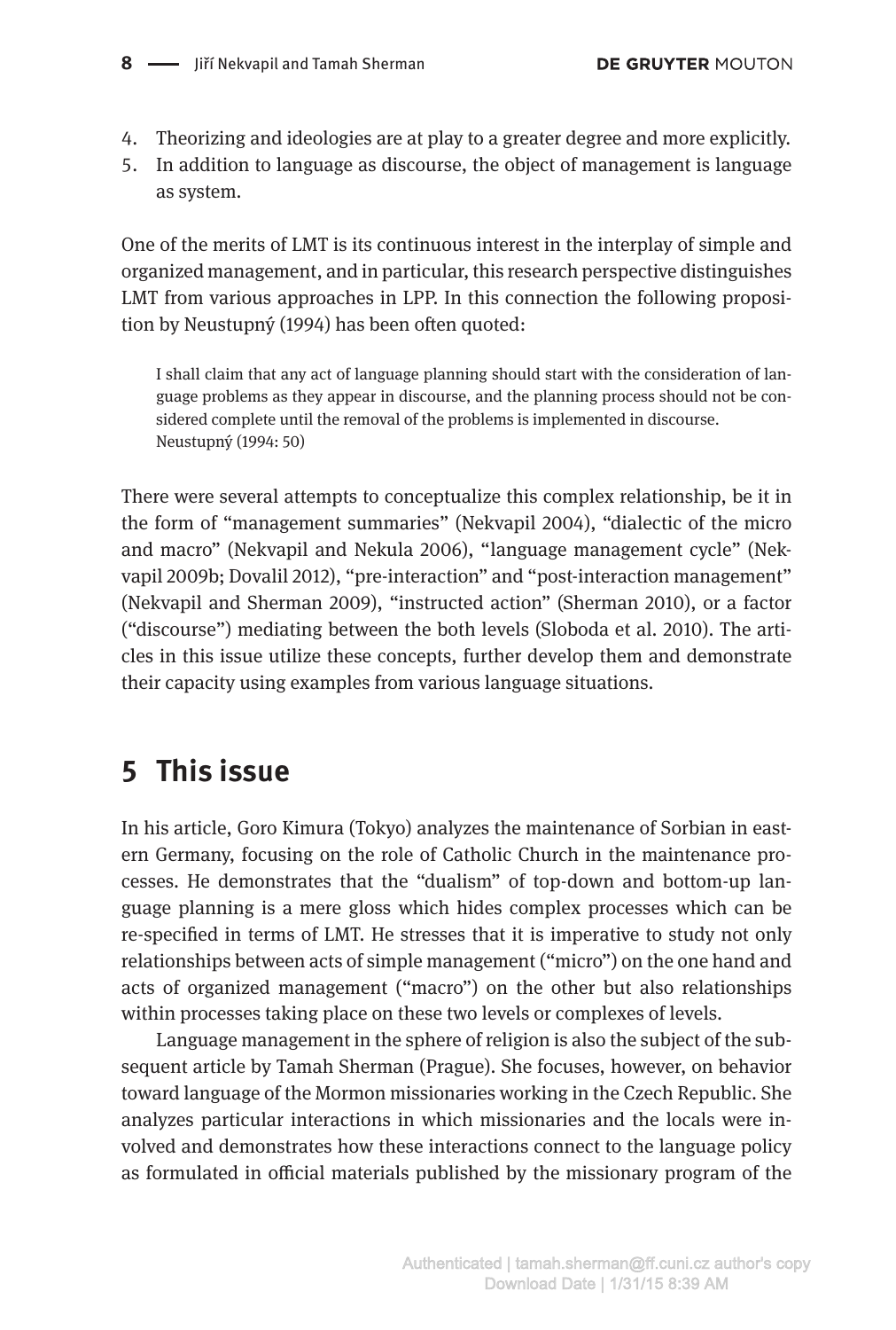Church of Jesus Christ of Latter-Day Saints (Mormons). Using this example, her aim is to show language management of an entire organization, level-by-level.

Lisa Fairbrother (Tokyo) analyzes behavior toward language of plurilingual residents of Japan. Though she does not analyze language management as it takes place in particular interactions, but rather "management summaries" collected in research interviews, she is able to demonstrate how deviations from expected language behavior are gradually perceived as problems by the participants in intercultural contact situations. Language management in micro-level interactions as summarized by the plurilingual residents enables her to formulate a number of incentives for macro-level management. Briefly, LMT serves as a diagnostic means here.

Aman Chiu (Hong Kong) and Björn Jernudd (Washington) address an issue which is usually considered a typical example of organized management, namely terminology work. However, in a language situation which is as complex as in Hong Kong (their example), it also matters how terminology is managed by the users of (potential) terms in micro-level interactions. Moreover, they demonstrate that organized language management can be complicated by the presence of several competing standardization bodies in the community.

Helen Marriott (Melbourne) pays attention to "the complexity and layers of management" in the context of globalizing academic sphere in Australia. While analyzing language management of overseas students (mostly from Japan), who develop their academic discourse at an Australian university, she notes that the boundary between simple and organized management need not always be clearly identifiable; according to her, such cases thus represent a "weak form of organized management".

Björn Jernudd (Washington), one of the fathers of LMT, devotes his article to his lifelong topic – the language situation in Sudan (see texts as early as Jernudd [1968]), which has been recently split into two states. This is the only article of the issue addressing a language situation in the state of (war) conflict. In such situation, top-down and bottom-up management, the terms that Jernudd uses, may mean serious things reaching far beyond mere language matters. All the more so, Jernudd's analysis is framed by politically sensitive concepts such as interests and ideology.

Demonstrating the utility of a number of the LMT concepts, the last article, written by Jaroslav Švelch (Prague), analyzes language management in online discussion forums. These forums are often characteristic of the informality and the absence of hierarchy, therefore, language management often takes place on the level of individual users. The author aptly calls this sort of language management "horizontal" in contrast to "vertical" management that corresponds to the idea of top-down or bottom-up management. Švelch investigates online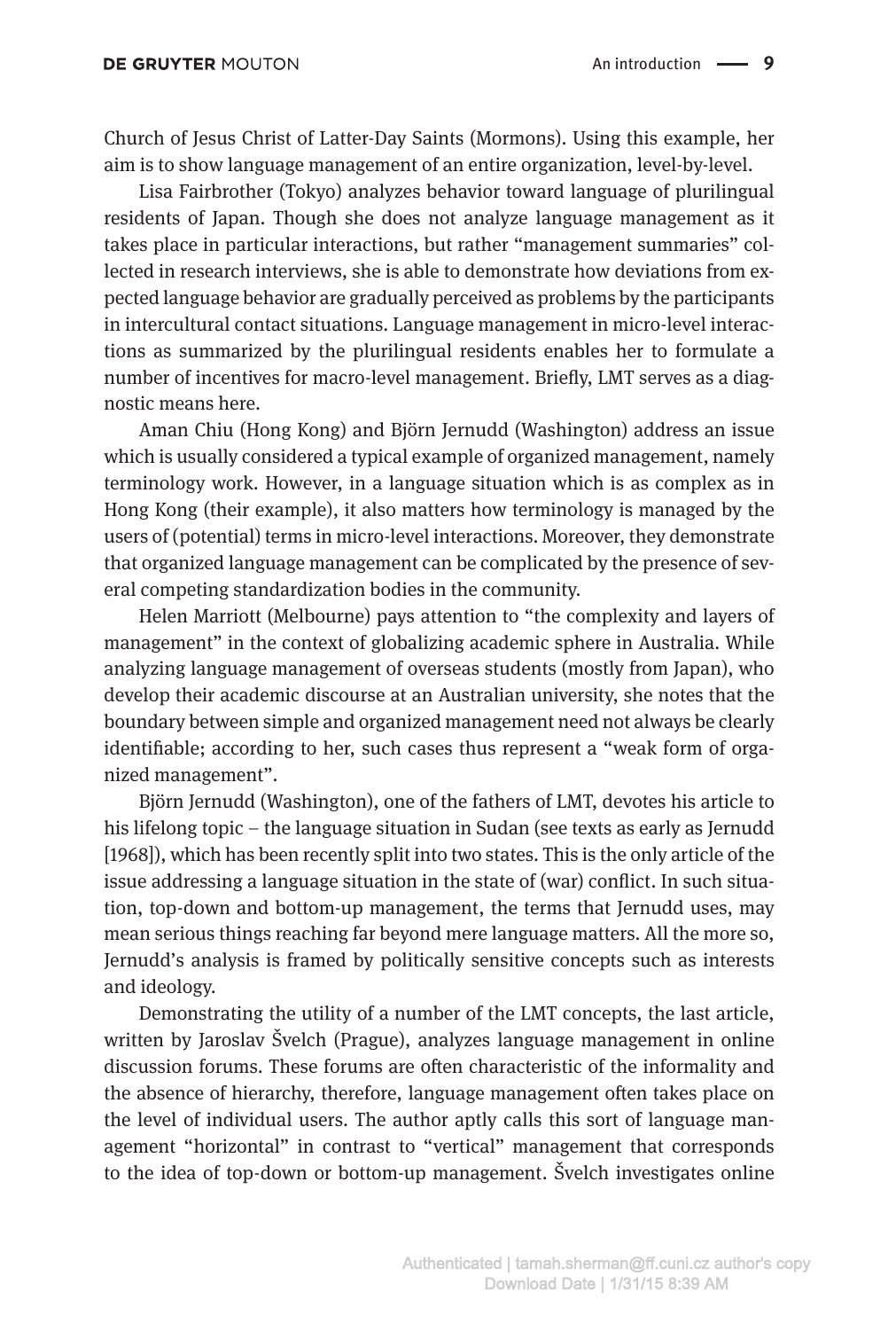discussion forums as remarkable social phenomena, that is, in their own right. However, they can be also studied as a sort of laboratory where various types and processes of language management can be observed for the first time, and we believe that the results of such studies might be profitably utilized elsewhere.

The articles are followed by a brief report written by Lisa Fairbrother, in which she presents activities of the Society for Language Management based in Tokyo and founded under the direct influence of J. V. Neustupný (for other institutional information see <http://languagemanagement.ff.cuni.cz/>).

**Acknowledgment:** Thanks are due to Marián Sloboda for helpful comments. Work on this article and the whole issue was supported by Charles University Research Development Program no. 10 – Linguistics, sub-program Language Management in Language Situations, and by the University Center for Collective Memory Research (UNCE 204007).

#### **References**

- Alexander, Jeffrey, Bernhard Giesen, Richard Munch & Neil J. Smelser (eds.). 1987. *The micro-macro link*. Los Angeles, California: University of California Press.
- Baldauf, Richard. 2012. Introduction Language planning: Where have we been? Where might we be going? *Revista Brasileira de Linguística Aplicada* 12(2). 233–248.
- Dovalil, Vít. 2011. Review of Spolsky (2009). *Sociolinguistica* 25. 150–155.

Dovalil, Vít. 2012. Language as an impediment to mobility in Europe (An analysis of legal discourse). In Patrick Studer & Iwar Werlen (eds.), *Linguistic diversity in Europe: current trends and discourses*, 259–286. Berlin & New York: De Gruyter Mouton.

- Du Plessis, Theodorus. 2010. Language planning from below: the case of the Xhariep District of the Free State Province. *Current Issues of Language Planning* 11(2). 130–151.
- Fishman, Joshua A. 1971. The sociology of language: An interdisciplinary social science approach to language in society. In Joshua A. Fishman (ed.), *Advances in the sociology of language*, 217–404. The Hague: Mouton.
- Hornberger, Nancy. 2006. Frameworks and models in language policy and planning. In Thomas Ricento (ed.), *An introduction to language policy: theory and method*, 24–41. Malden, Oxford, Carlton: Blackwell.
- Jernudd, Björn. 1968. Linguistic integration and national development: A case study of the Jebel Marra Area, Sudan. In Joshua A. Fishman, Charles A. Ferguson & Jyotirindra Das Gupta (eds.), *Language problems of developing nations*, 167–181. New York: John Wiley & Sons.
- Jernudd, Björn & Jiří Nekvapil. 2012. History of the field: A sketch. In Bernard Spolsky (ed.), *The Cambridge handbook of language policy*, 16–36. Cambridge: Cambridge University Press.
- Jernudd, Björn & J.V. Neustupný. 1987. Language planning: for whom? In Lorne Laforge (ed.), *Proceedings of the International Colloquium on Language Planning*, 69–84. Québec: Les Presses de L'Université Laval.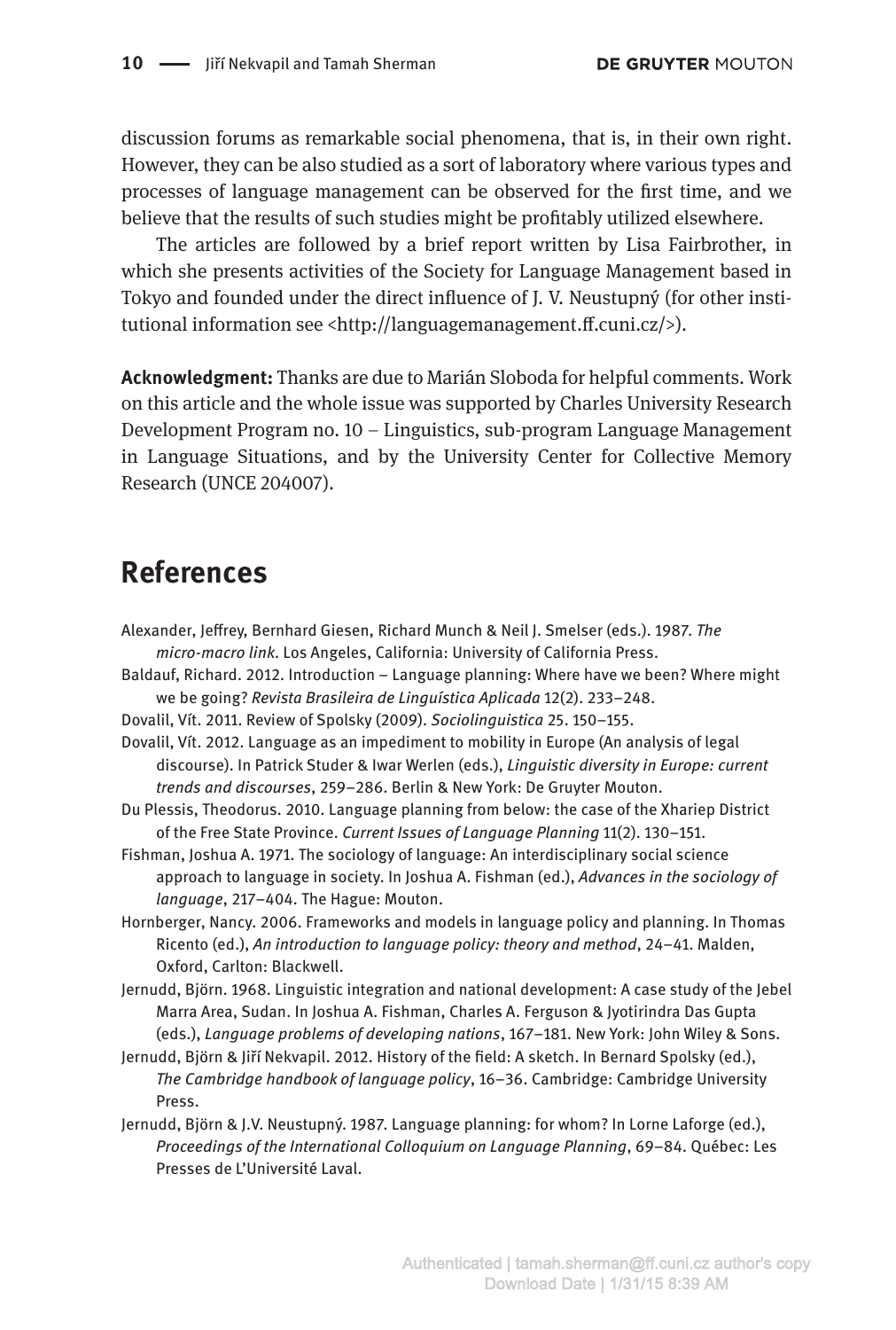Kaplan, Robert B. & Richard B. Baldauf. 1997. *Language planning from practice to theory*. Clevedon: Multilingual Matters.

Kimura, G. C. 2013. Review of J. Nekvapil & T. Sherman (eds), Language management in contact situations. Perspectives from three continents. Frankfurt am Main, Berlin, Bern, Bruxelles, New York, Oxford, Wien: Peter Lang, 2009. *Linguistica Pragensia* 23(1). 69–74.

Marriott, Helen & Jiří Nekvapil (eds.). 2012. Language management approach: Probing the concept of "noting". [Special issue]. *Journal of Asian Pacific Communication* 22(2).

McCarty, Teresa L. (ed.). 2011. *Ethnography and language policy.* New York: Routledge.

Mwaniki, Munene. 2011. Language management in Africa: The dialectics of theory and practice. *Southern African Linguistics and Applied Language Studies* 29(3). 243–257.

Nekvapil, Jiří. 2004. Language biographies and management summaries. In H. Muraoka (ed.), *Language management in contact situations*, Vol. III (Report on the Research Projects No. 104), 9–33. Chiba, Japan: Chiba University, Gradual School of Social Sciences and Humanities.

Nekvapil, Jiří. 2006. From language planning to language management. *Sociolinguistica* 20. 92–104.

- Nekvapil, Jiří. 2009. The integrative potential of Language Management Theory. In Jiří Nekvapil & Tamah Sherman (eds.), *Language management in contact situations: perspectives from three continents*, 1–11. Frankfurt am Main: Peter Lang.
- Nekvapil, Jiří. 2011. The history and theory of language planning. In Eli Hinkel (ed.), *Handbook of research in second language teaching and learning*, Vol. 2, 871–887. New York & London: Routledge.

Nekvapil, Jiří. 2012. Some thoughts on "noting" in Language Management Theory and beyond. *Journal of Asian Pacific Communication* 22(2). 160–173.

Nekvapil, Jiří. 2014. Gengokeikaku kara gengokanri e – J. V. Neusutopuni no keishou [From language planning to language management – J. V. Neustupný's legacy]. *Gengoseisaku / Language Policy* 10. 129–148.

Nekvapil, Jiří & Marek Nekula. 2006. On language management in multinational companies in the Czech Republic. *Current Issues in Language Planning* 7. 307–327.

- Nekvapil, Jiří & Tamah Sherman, eds. 2009a. *Language management in contact situations: perspectives from three continents*. Frankfurt am Main: Peter Lang.
- Nekvapil, Jiří & Tamah Sherman. 2009b. Pre-interaction management in multinational companies in Central Europe. *Current Issues in Language Planning* 10. 181–198.
- Neustupný, J. V. 1978. Outline of a theory of language problems. In J. V. Neustupný (ed.), *Post-structural approaches to language: language theory in a Japanese context***,** 243–257. Tokyo: University of Tokyo Press.
- Neustupný, J.V. 1994. Problems of English contact discourse and language planning. In Thiru Kandiah & John Kwan-Terry (eds.), *English and language planning*, 50–69. Singapore: Academic Press.
- Orman, Jon. 2013. Review of M. Mwaniki, 2011. Language planning in South Africa: Towards a language management approach. Saarbrücken, Germany: VDM Verlag Dr. Müller. *Language Policy* 12(4). 359–361.
- Ozolins, Uldis. 2013. Language problems as constructs of ideology. In Carol A. Chapelle (ed.), *The encyclopedia of applied linguistics*, 3107–3116. Hoboken, New Jersey: Willey-Blackwell.
- Ricento, Thomas (ed.). 2006. *An introduction to language policy: theory and method*. Malden, Oxford, Carlton: Blackwell.